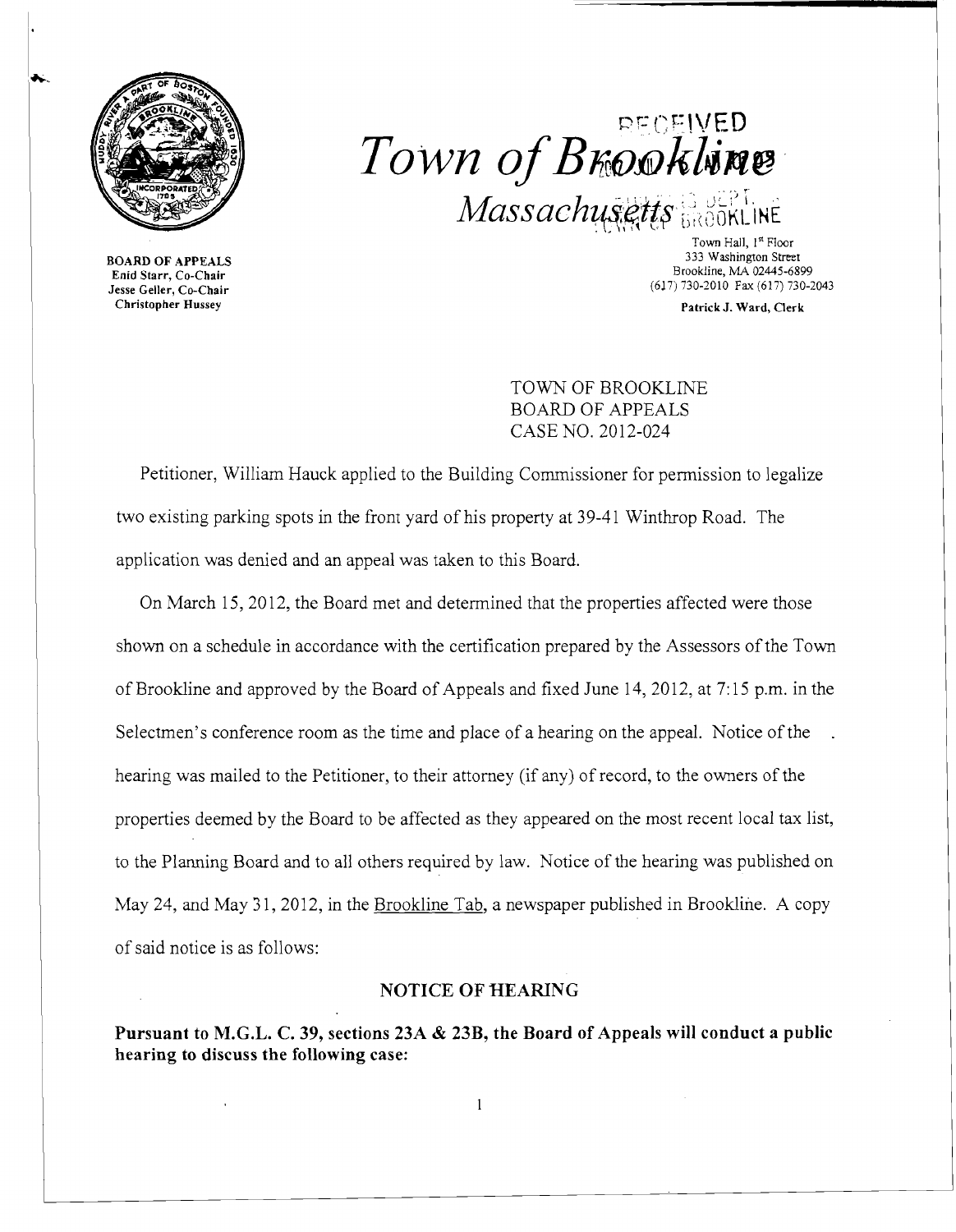Petitioner: HAUCH WILLIAM & DIANE MOREA Owner: HAUCH WILLIAM & DIANE MOREA Location of Premises: 3941 WINTHROP RD Date of Hearing: June 14, 2012 Time of Hearing: 7:15 p.m. Place of Hearing: Selectmen's Conference Room, 6<sup>th</sup> Floor

A public hearing will be held for a variance and/or special permit from:

# 5.43; Exceptions to Yard and Setback Regulations, special permit required. 6.04.5.c.1; Design of All Off-Street Parking Facilities, variance required. 6.04.12; Design of All Off-Street Parking Facilities, special permit required. 8.02.2; Alteration or Extension, special permit required

Of the Zoning By-Law to legalize two parking spaces in the front yard

#### at 39-41 WINTHROP RD

l.

Said Premise located in a T-6 (two-family and attached single-family) residential district.

*Hearings, once opened, may be continued by the Chair to a date and time certain. No further notice will be mailed to abutters or advertised in the TAB. Questions regarding whether a hearing has been continued, or the date and time ofany hearing may be directed to the Zoning Administrator at* 617-734-2134 *or check meeting calendar at:http://calendars. town. brookline. ma. uslMasterTownCalandarl?FormID= 158.* 

*The Town of Brookline does not discriminate on the basis of disability in admission to, access to, or operations ofits programs, services or activities. Individuals who need auxiliary aidsfor*  effective communication in programs and services of the Town of Brookline are invited to make *their needs known to the ADA Coordinator, Stephen Bressler, Town of Brookline, 11 Pierce Street, Brookline,* M4 *02445. Telephone:* (617) *730-2330; TDD* (617) *730-2327.* 

### Enid Starr **Jesse Geller** Christopher Hussey

At the time and place specified in the notice, this Board held a public hearing. Present at the hearing was Chairman, Jesse Geller and Board Members Mark Zuroff and Lisa Serafin.

The petitioner, William Hauck, presented the case before the board on his own behalf. Mr.

Hauck described the property as two-family dwelling on the "downhill side" of Winthrop Road,

near the intersection of Winthrop and Royal Roads. The two-and-a-half story dwelling has a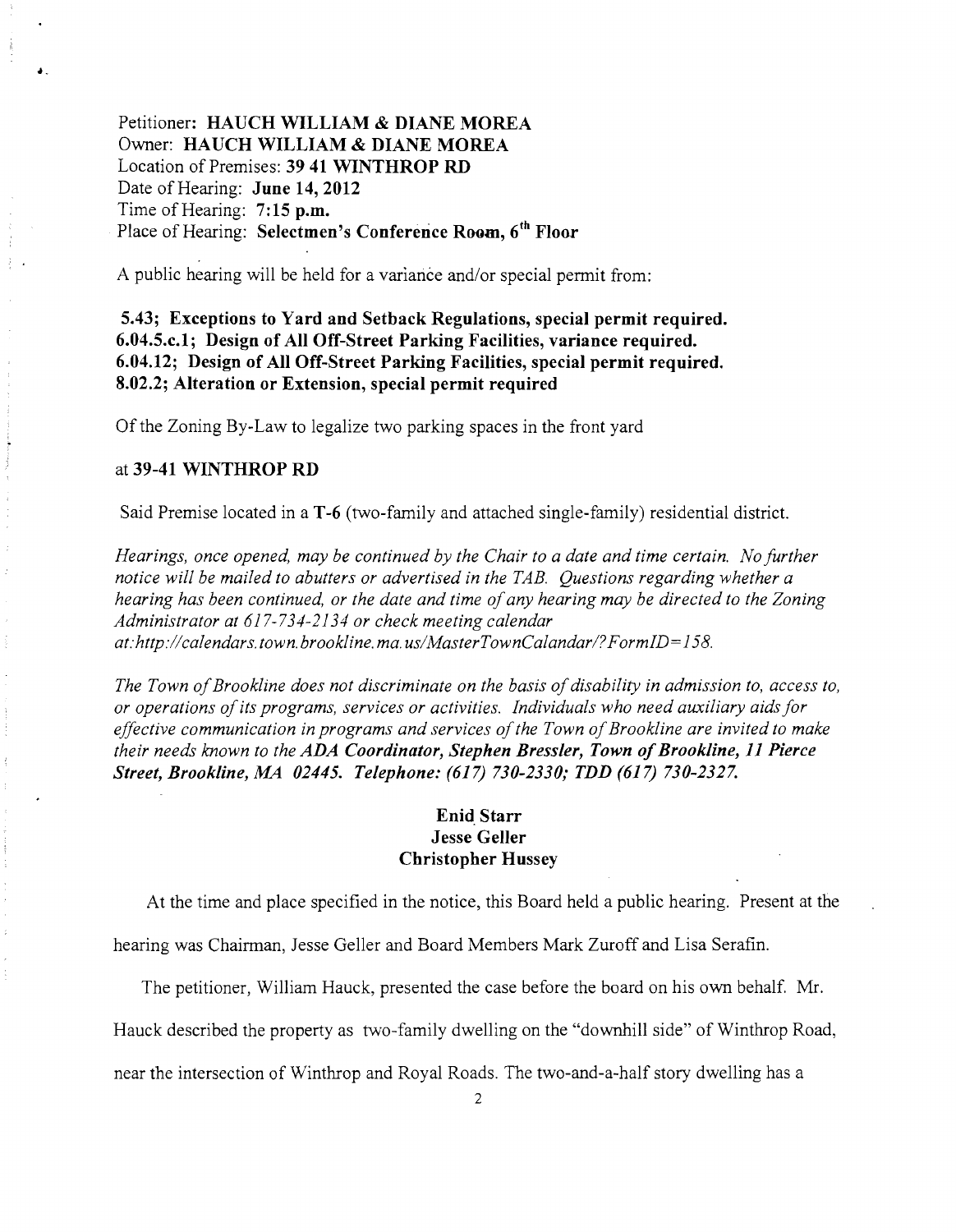gable roof with dormers and a front porch that extends the length of the front facade. A common driveway shared with 35-37 Winthrop Road is located on the right hand side of the lot. Immediately in the front of the dwelling is a two-car parking area paved with bricks. Surrounding properties include other two-family and single-family homes. Several homes along Winthrop Road have front yard parking areas, including the immediate abutter at 35-37 Winthrop Road, and a recently-approved Board of Appeals case at 31-33 Winthrop Road.

Mr. Hauck said he wished to legalize the existing two parking spaces at the front of his house. He explained that the parking was subject to a previous Board of Appeals decision in 1975. He has received Building Permits to renovate and expand the parking area in the early 1990's as well as in 2011. Mr. Hauck said he did not know about the time limitation on the Board's 1973 decision until he spoke to the attorney representing the buyer of his second unit. He would like to gain approval for the parking area "as is".

Chairman Geller asked if anyone wanted to speak in opposition to the proposal. No one rose to speak. The Chairman then asked is anyone present wanted to speak in favor of the proposal. No one rose to speak.

Chairman Geller called on Lara Curtis Hayes to deliver the comments of the Planning Board. **FINDINGS** 

Section 5.43 - Exceptions to Yard and Setback Regulations

**Section 6.04.5.c.l** - Design of All Off-Street Parking Facilities: Parking area front yard setback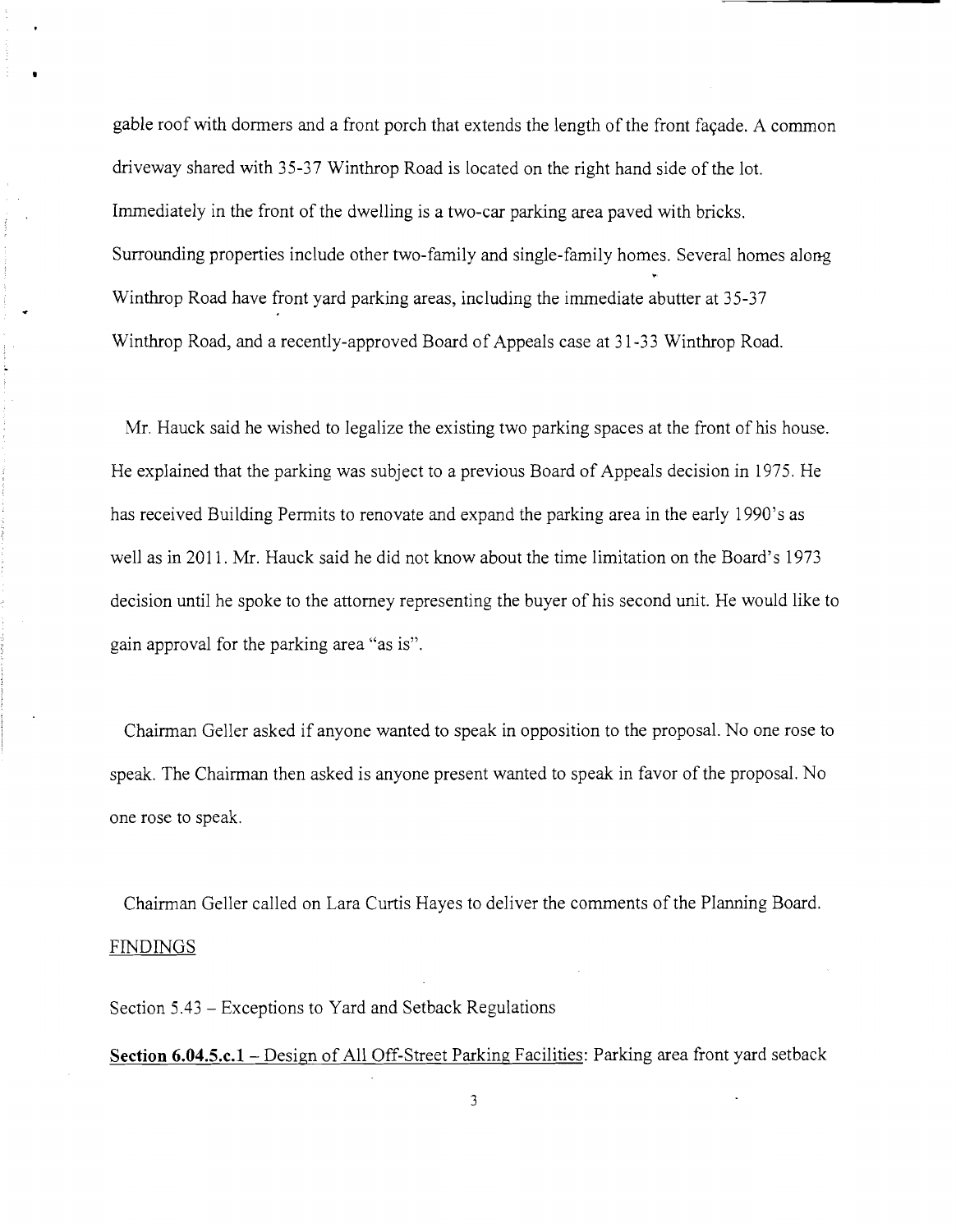**Section 6.04.5.c.2** - Design of All Off-Street Parking Facilities: Parking area side yard setback **Section 6.04.12** - Design of All Off-Street Parking Facilities

| <b>Dimensional Requirements</b> | Required | Existing | Proposed | Relief          |
|---------------------------------|----------|----------|----------|-----------------|
| Front Yard Setback - Parkng     | 15 feet  | 0 feet   | 0 feet   | Special Permit* |
| Area                            |          |          |          |                 |
| Side Yard Setback - Parking     | 10 feet  | 3 feet   | 3 feet   | Special Permit* |
| Area                            |          | (est.)   |          |                 |

" Under **Section 6.04.12,** the Board of Appeals may by special permit waive parking dimensional requirements when new facilities are being installed to serve an existing structure.

# **Section 8.02.2 -** Alteration or Extension

 $\mathbf{r}$ 

A special permit is required to alter a pre-existing non-conforming structure or use.

Ms. Hayes said the Plarming Board is not opposed to the proposal to legalize the existing front yard parking area. Although the Board does not typically support the installation of front yard parking, in this case the parking area is attractively finished with brick and granite pavers and surrounded with landscaping beds. The landscaping in the planting areas could be increased and is recommended in order to lessen the visual impact of the parking area on the streetscape. Particular consideration for this proposal is taken because the applicant expanded the parking area after seeking the opinion and pulling permits from the Building Department. The Board supports keeping the parking area intact and "as is," however a new site plan indicating accurate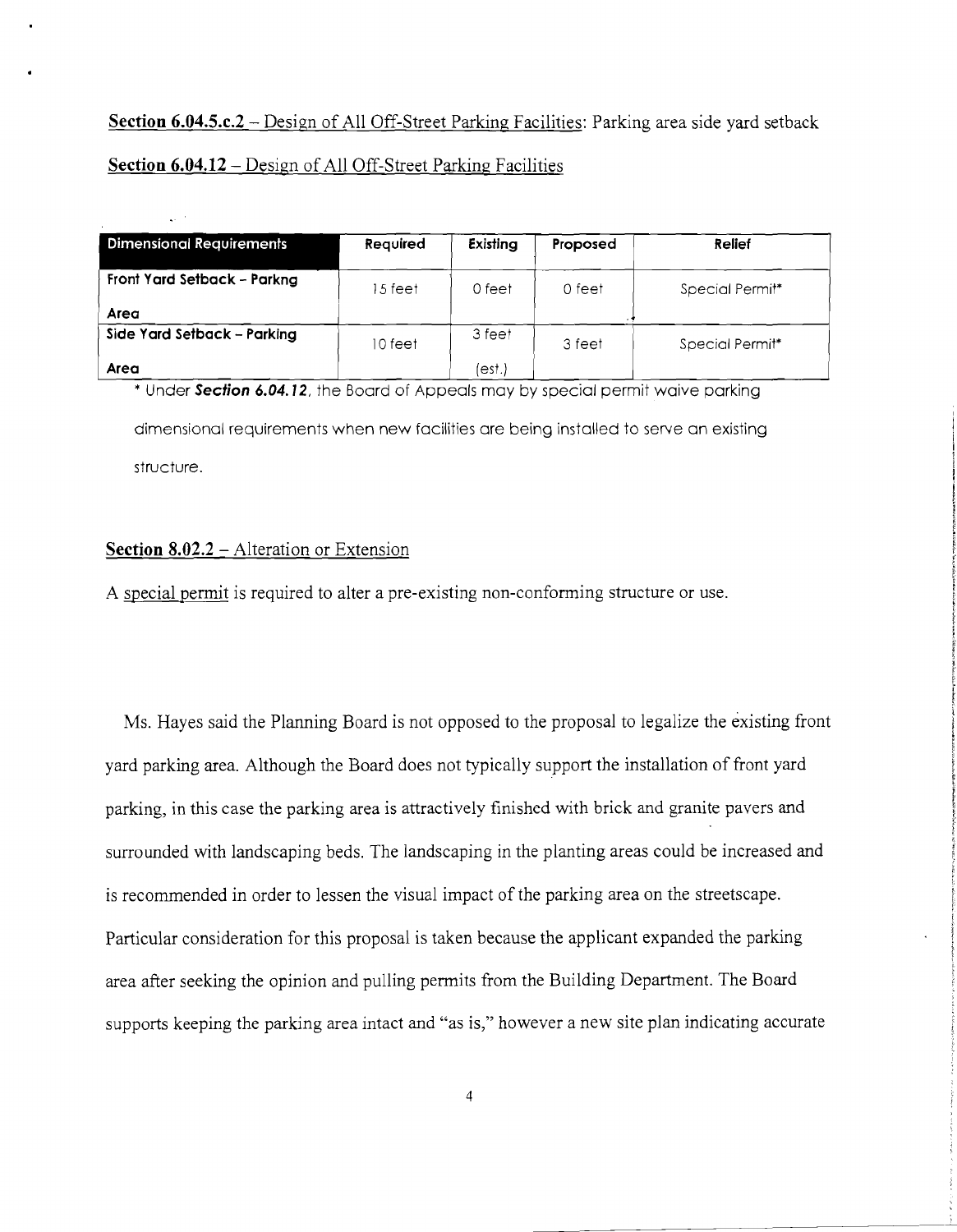setbacks and dimensions for the parking area and surrounding wall should be prepared and submitted to the Planning and Building Departments.

**Therefore, the Planning Board recommends approval of the proposal and plans by Everett M. Brooks, dated 4/26/2012, subject to the following conditions:** 

- 1. Within 20 days of the recording of the Board of Appeals decision, the applicant shall submit a final site plan, stamped and signed by a registered engineer or land surveyor, indicating the existing parking area setbacks and parking space locations, subject to the review and approval of the Assistant Director of Regulatory Planning. A copy of this plan shall be forwarded to the Building Commissioner.
- 2. Within 20 days of the Board of Appeals decision being filed, the petitioner shall submit a landscape plan showing additional planting around the parking area to the Assistant Director for Regulatory Planning for review and approval.
- 3. The petitioner shall submit to the Building Commissioner, proof of recording of the decision at the Norfolk County Registry of Deeds within 45 days of the filing date of the Board of Appeals decision.

Chairman Geller then called on Michael Yanovitch, Chief Building Inspector, to deliver the comments of the Building Department. Mr. Yanovitch said the Building Department agrees with the recommendations of the Planning Department. He said the Building Department has no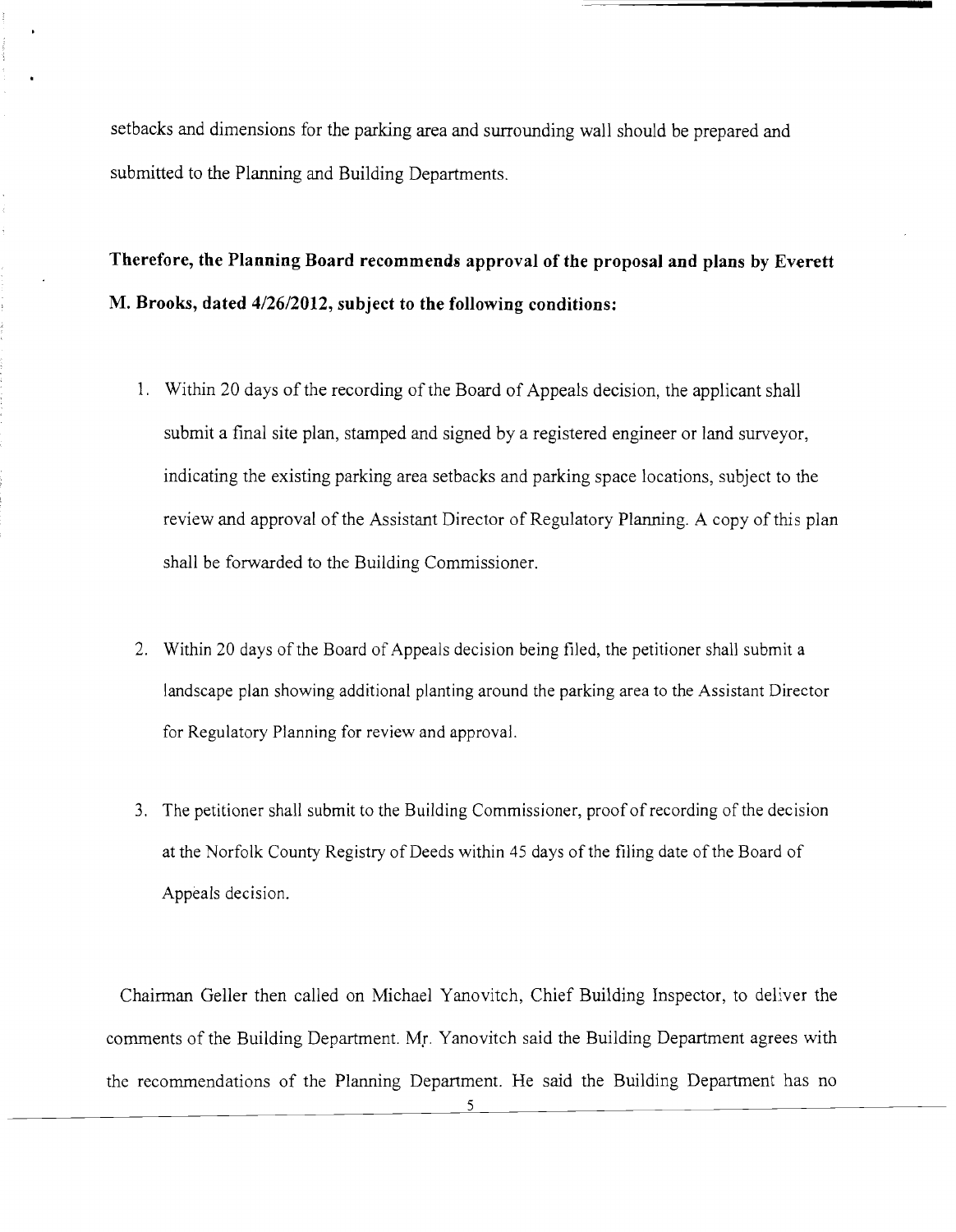issues with the request for relief and if the Board grants relief, the Building Department will work with the petitioner to ensure compliance with the Building Code.

The Board, having deliberated on this matter and having considered the foregoing testimony, concludes that it is desirable to grant the Special Permit relief requested in accordance with **Sections 5.43, 6.04.12, 8.02.2 and Section 9.05,** of the Zoning By-law and makes the following findings pursuant to **Section 9.05** of the Zoning By-Law:

- a. The specific site is an appropriate location for such a use, structure, or condition.
- b. The use as developed will not adversely affect the neighborhood.
- c. There will be no nuisance or serious hazard to vehicles or pedestrians.
- d. Adequate and appropriate facilities will be provided for the proper operation of the proposed use.
- e. The development as proposed will not have a significant adverse effect on the supply of housing available for low and moderate income people.

Accordingly, the Board voted unanimously to grant the requested relief subject to the following conditions:

- 1. Within 20 days of the recording of the Board of Appeals decision, the applicant shall submit a final site plan, stamped and signed by a registered engineer or land surveyor, indicating the existing parking area setbacks and parking space locations, subject to the review and approval of the Assistant Director of Regulatory Planning. A copy of this plan shall be forwarded to the Building Commissioner.
- 2. Within 20 days of the Board of Appeals decision being filed, the petitioner shall submit a landscape plan showing additional planting around the parking area to the Assistant Director